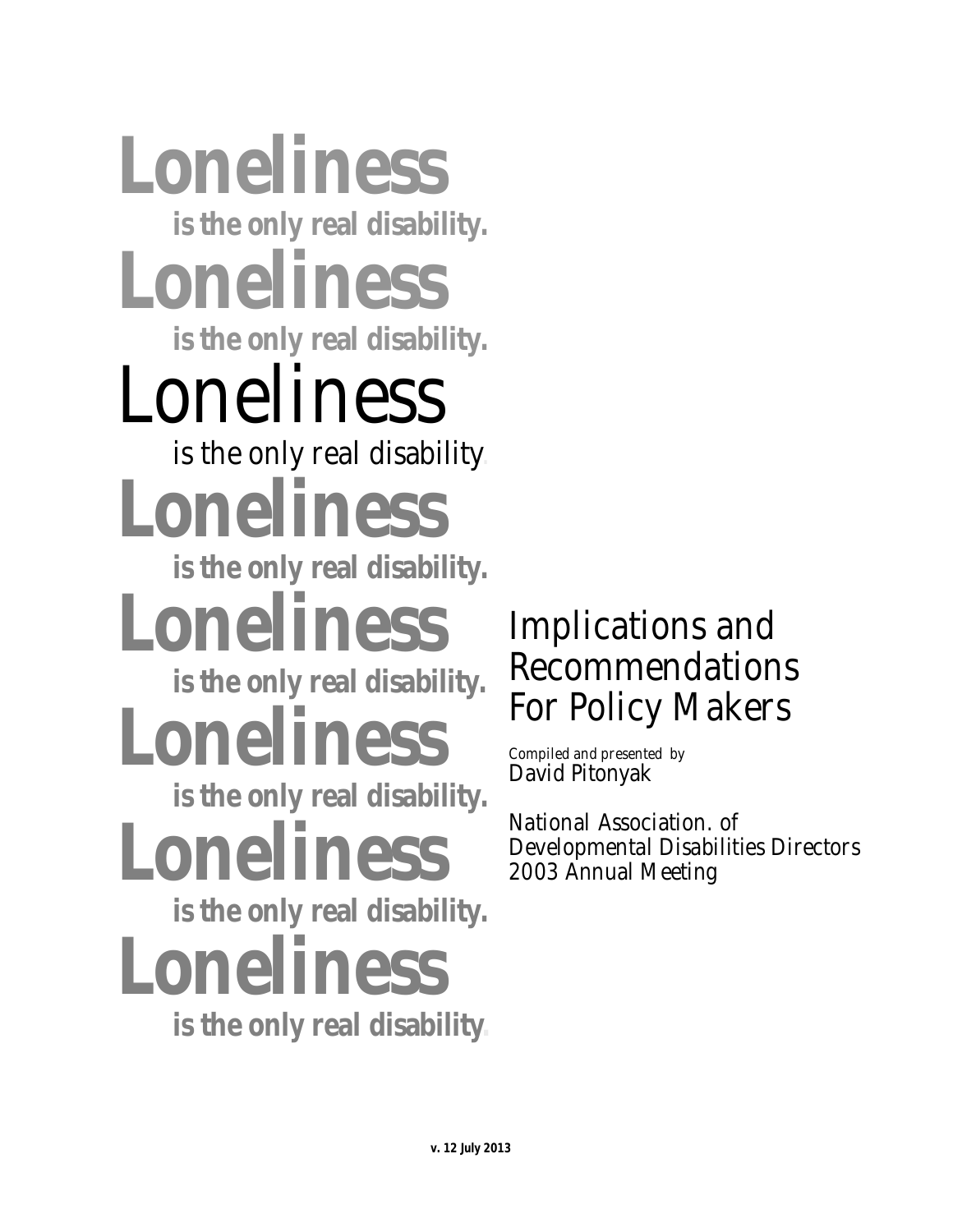

Karen Edna Wallstein, Camphill Village U.S.A., Copake, NY, Photograph by Matthew Swarts, New York Times Magazine, September 10, 2000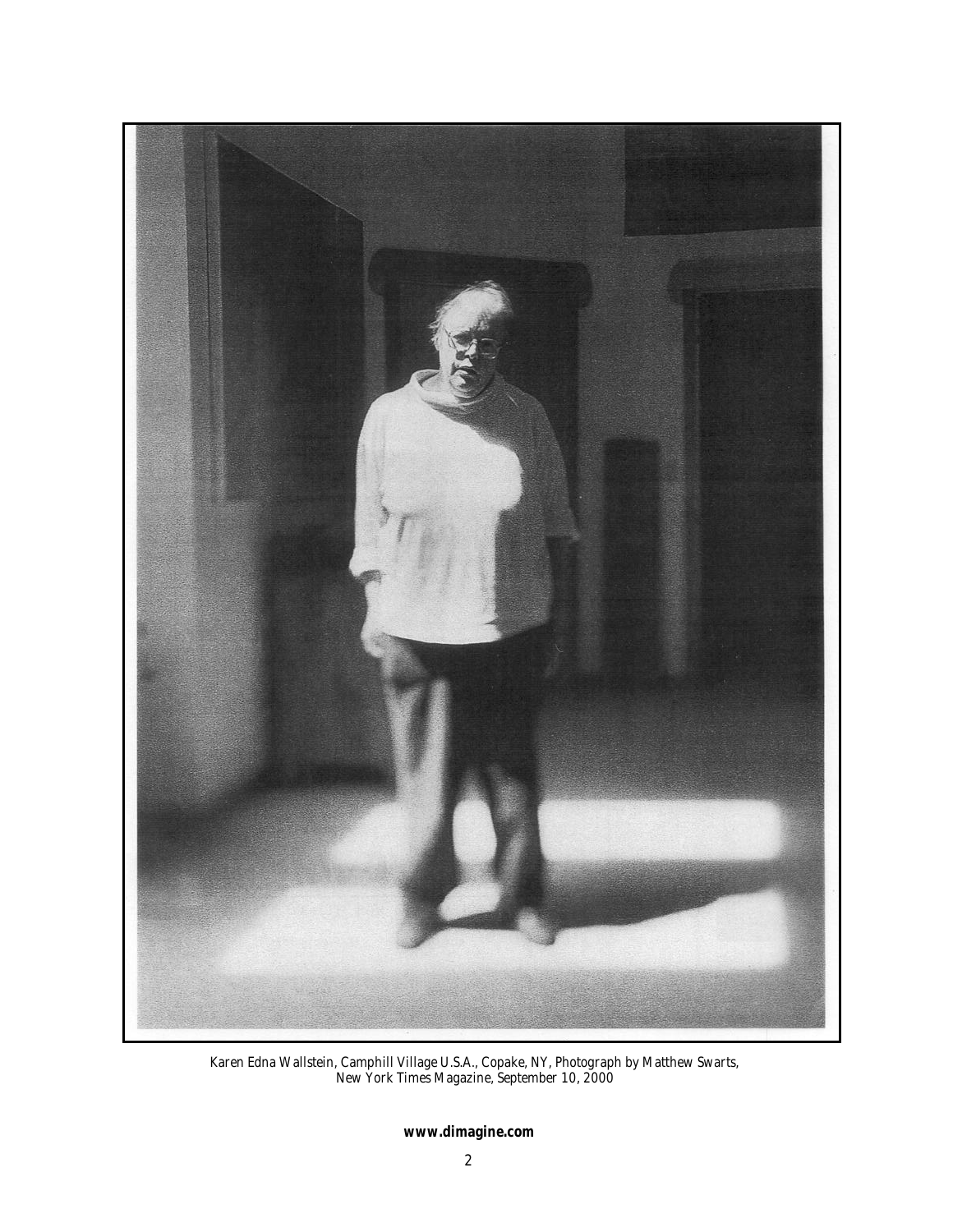### **Credit where credit is due**

 Social policy is not my forte. My brain is quickly overwhelmed by decisions that might affect hundreds or thousands of people. If it involves moving money around from one funding stream to another, or balancing a multi-million dollar budget, count me out. I have worked in the field for 25 years and I still don't understand Medicaid.

 What I do know is that policies implemented on the state or federal level can make a positive difference in people's day-to-day lives. Everywhere there are examples of people getting services that they need because, among other things, someone figured out how to influence policy in DC or a state capitol. I have the luck of knowing some very smart people who do know how this works. They generously offered their time and insight to help better inform this discussion:

**Steve Eidleman**, Executive Director, The Arc of the United States, Silver Springs, Maryland. **Mary Lee Fay**, Administrator, Office of Home and Community Supports, Seniors and People with Disabilities, Salem, Oregon. **Dennis Gray**, Upper Valley Services, Moretown, Vermont. **Charles Hopkins**, Special Assistant to the Director, Division of Mental Health, Developmental Disabilities, and Addictive Diseases, Atlanta, Georgia. **Chas Mosely**, Director of Special Projects, National Association of State Developmental Disabilities Directors, Alexandria, Virginia. **John O'Brien**, Responsive Associates, Lithonia, Georgia. **Linda Rolfe**, Director, Division of Developmental Disabilities, Olympia, Washington. **Nancy Thaler**, Centers for Medicare and Medicaid Services, Baltimore, Maryland. **Al Vechionne**, The Francis Foundation, Moretown, Vermont.

#### **About the title…**

I thought, for the longest time, that I had invented the phrase used in the title of this report — *Loneliness is the Only Real Disability —* and then someone said they heard it from Judith Snow first. I asked Judith if she had coined it and she said, "I wish I had." Years later, someone else told me that Beth Mount said it first and I wrote to Beth to see if it was true. She wrote back, "Use it and don't worry about making it mine--so much of what we all say and do has been borrowed from our network...don't worry about crediting me with that which we all know, the power of relationships to heal and make whole. " Looks to me like Beth deserves the nod.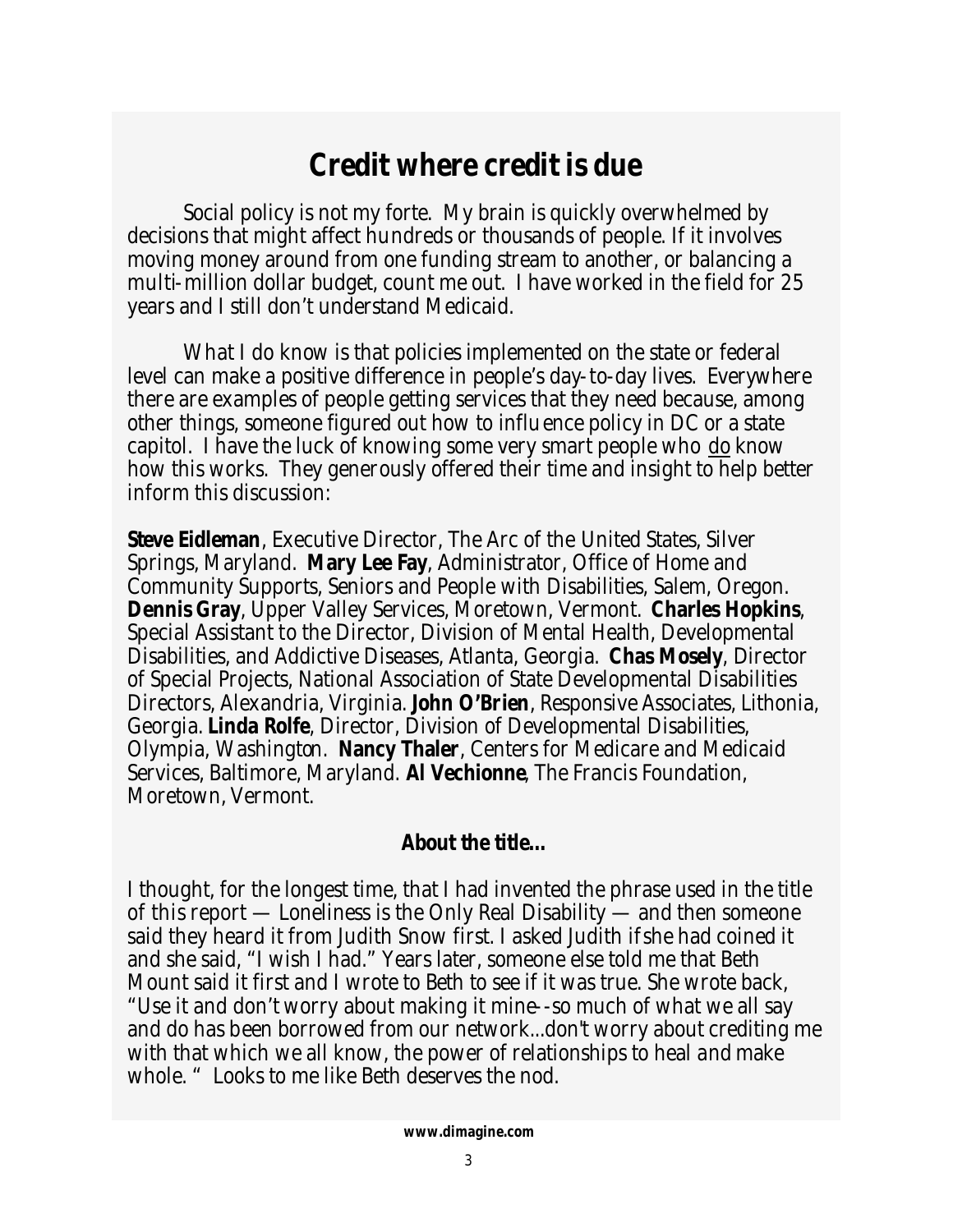## **The obvious may not be so obvious.**

- Many people who experience our services are profoundly lonely. Much of their suffering results from isolation not disability.
- The ultimate success of a service system depends upon its ability to help people to maintain and develop positive, "enduring, freely chosen" relationships. (O'Brien, 1987).
- When people are connected to a social network, they are generally happier, healthier, and better able to adjust to life's ups and downs.
- The benefits of our therapies and interventions cannot be sustained in the absence of meaningful relationships. Relationships are a necessary pre-condition to long-term success.
- People who most need relationships are often relationship resistant. Many are experiencing Post Traumatic Stress Disorder as a result of betrayal and abuse. Our high turnover rates are retraumatizing these individuals and it is unethical not to act.
- There is a big difference between coverage and relationships. We keep giving people coverage (and programs and interventions) when they desperately need to be in relationship.
- Caring *about* someone is not the same thing as taking care *of*  someone. You can't make people care about one another but the good news is that happens all the time.
- People should not have to "earn" the right to be with friends or family.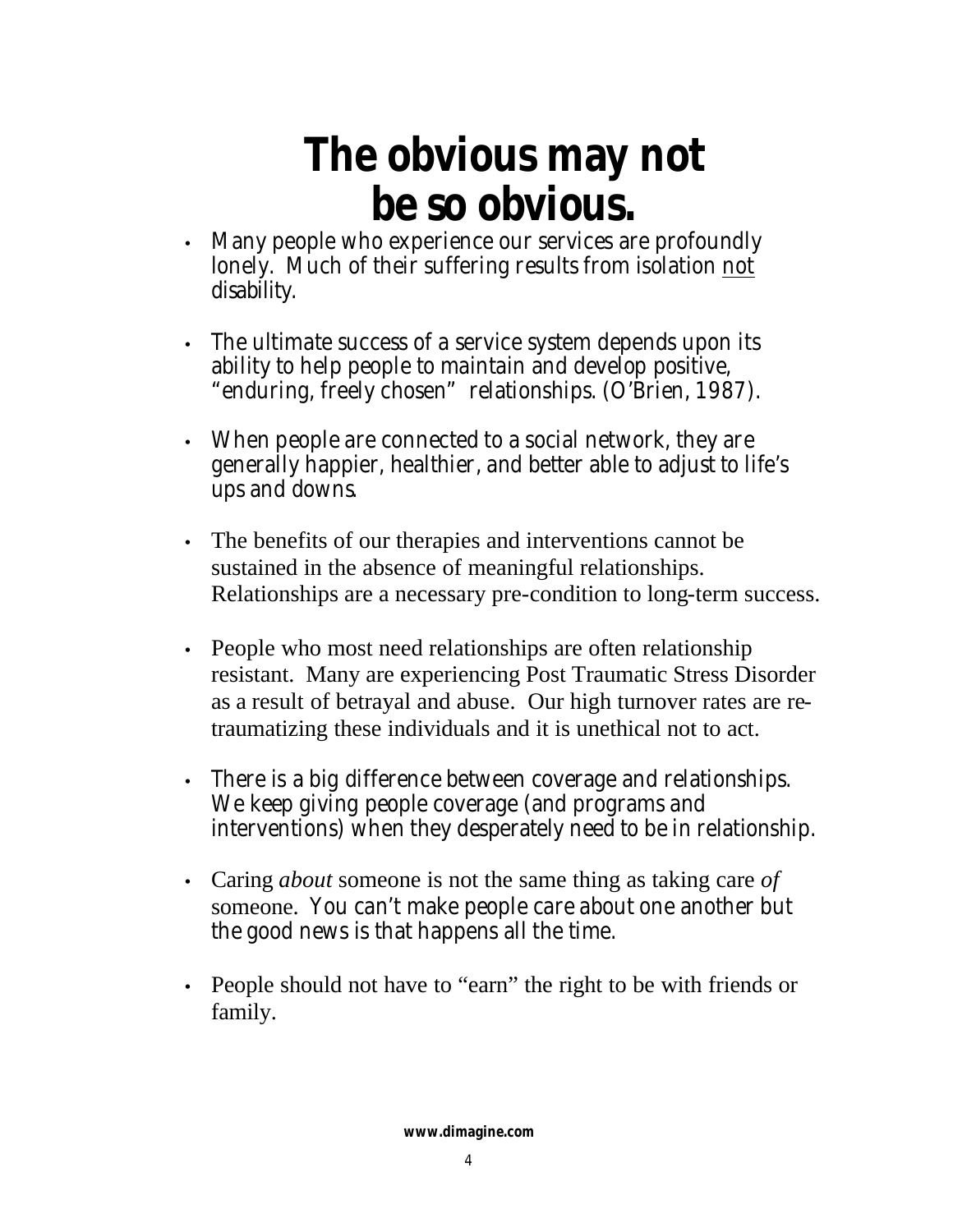- Difficult behaviors are often an individual's only way of creating engagement. We must ask, "Who would the person be if he or she did not exhibit difficult behaviors?"
- Social policy is, at best, a blunt instrument. We can promote things that enhance an individual's chances of forming and maintaining relationships (e.g., we can support families to raise their children at home; we can support the inclusion of children with disabilities in their neighborhood schools; we can help people to find real jobs for real wages in the real world; we can support home-ownership; we can fund self-directed supports), but the reality is that the tools for the job require a great deal of precision (e.g., someone needs to know each person in a meaningful sense, understand what works and what doesn't work, provide support over time).
- Sadly, most of what we pay for erodes the potential for people to maintain or develop meaningful relationships (e.g., treatment centers for children; "special" classrooms; sheltered workshops; group homes; budgets that are allotted to groups of people rather than individuals).
- Our growing reliance on Medicaid has only heightened the chances that we will lose track of the importance of relationships because of increased paperwork requirements and the financial incentive to promote medical or habilitation "therapies."
- It probably goes without saying that there are a number of things beyond our control. What's needed now, more than ever, is the courage to work for things we can't reasonably expect to happen for all the people in our service system.
- The people most likely to find the courage to stand up for relationships are the ones who understand the importance of relationships in their own lives.

### *To be vulnerable is not to be in jeopardy. To be vulnerable and isolated is the matrix of disaster***.**

ww.dimagine.com **- Willard Gaylin, M.D.**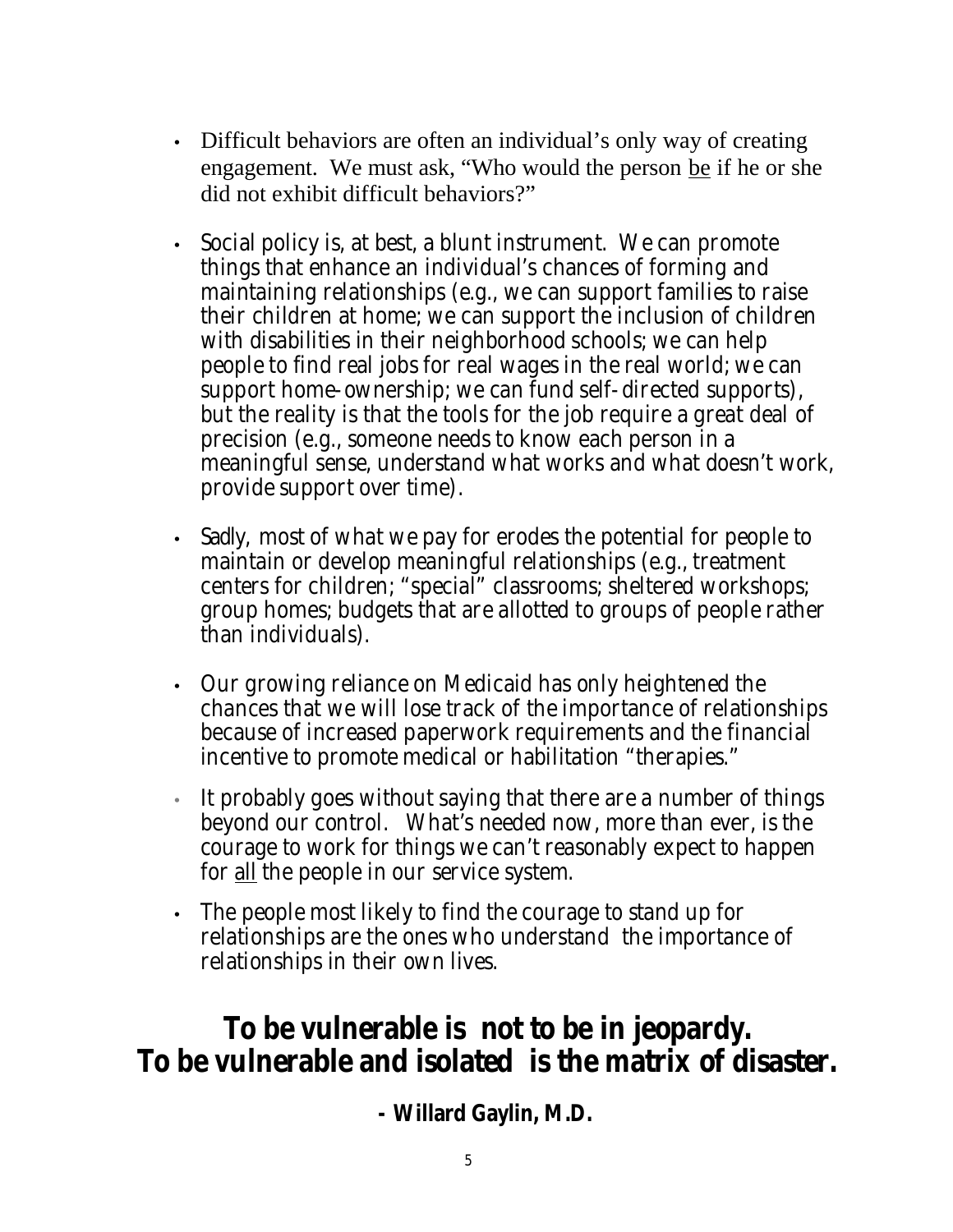## **"What I believe…" Margaret Wheatley (2002)**

*People are the solution to the problems that confront us. Technology is not the solution, although it can help. We are the solution - we as generous, open-hearted people who want to use our creativity and caring on behalf of other human beings and all life.*

*Relationships are all there is. Everything in the universe only exists because it is in relationship to everything else. Nothing exists in isolation. We have to stop pretending we are individuals who can go it alone.*

*We humans want to be together. We only isolate ourselves when we're hurt by others, but alone is not our natural state. Today, we live in an unnatural state -- separating ourselves rather than being together.* 

*We become hopeful when somebody tells the truth. I don't know why this is, but I experience it often.*

*Truly connecting with another human gives us joy. The circumstances that create this connection don't matter. Even those who work side by side in the worst natural disaster or crisis recall that experience as memorable. They are surprised to feel joy in the midst of tragedy, but they always do.*

*We have to slow down. Nothing will change for the better until we do. We need time to think, to learn, to get to know each other. We are losing these great human capacities in the speed-up of modern life, and it is killing us.*

*The cure for despair is not hope. It is discovering what we want to do about something we care about.*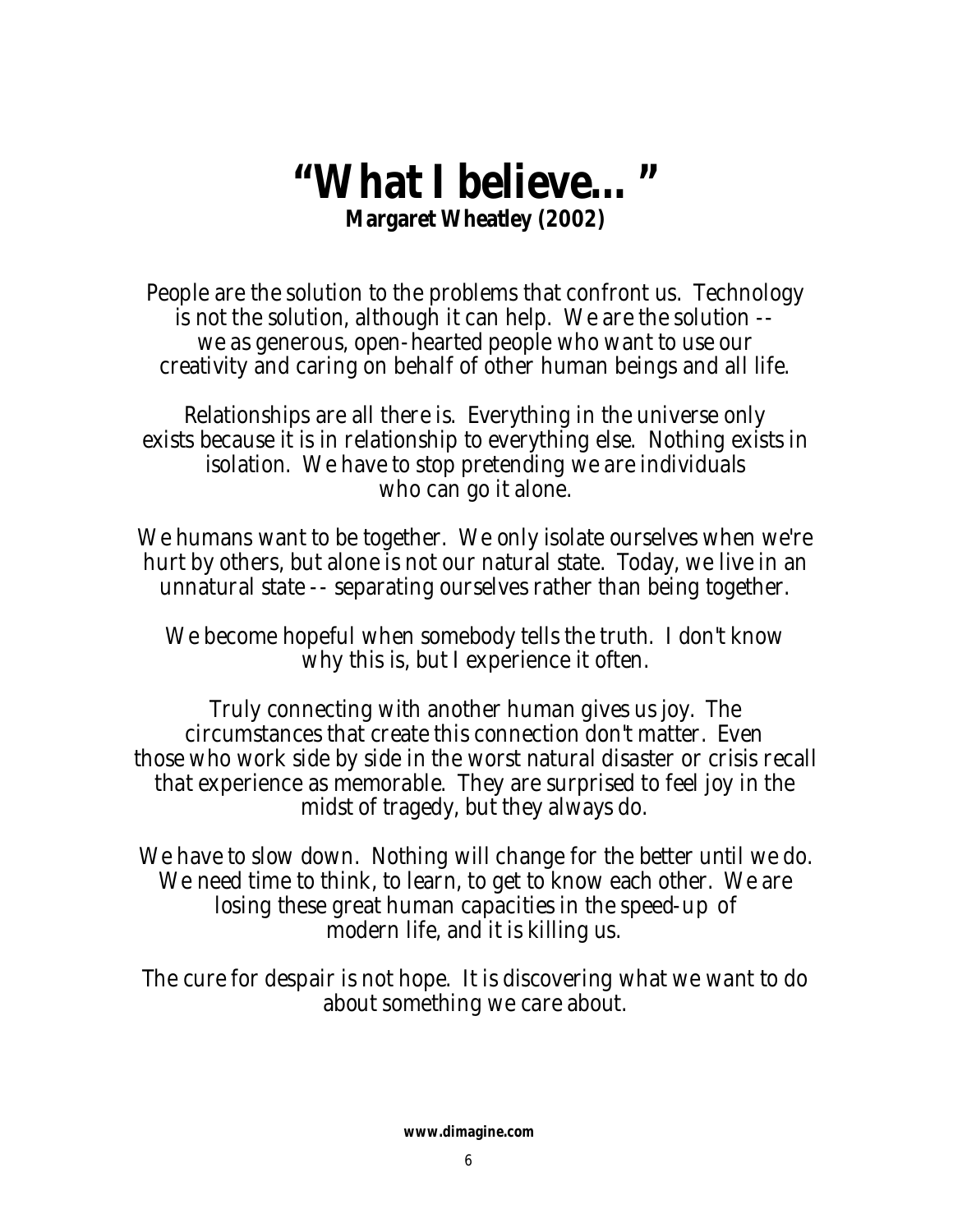## **Relationships make all the difference in the world**

## **Old questions...**

- For years, the human services profession has been pre-occupied by three questions (Lyle-O'Brien, O'Brien, and Mount , 1998):
	- *What's wrong with you?*
	- *How do we fix you?*
	- *What do we do with you if we can't fix you?*

## **New questions....**

- The field is now moving toward a much more promising set of questions (Lyle-O'Brien, O'Brien, and Mount, 1998):
	- *How can we help the person to discover and move towards a more desirable future?*
	- *How can we offer needed assistance in a way that promotes valued experiences for the person?*
	- *How can we offer needed assistance in ways that support and promote community competence?*

## **Important questions still…**

- I like these questions posed by Mary Romer (Romer, 2002). They strike me as fundamental to anyone's success:
	- *Are enough people engaged in the person's life?*
	- *Are there people who are imbued with the belief and hope for a brighter, better future for the person?*
	- *If not, how might such people be found or how might that sense of hope be instilled in those committed to walking with the person?*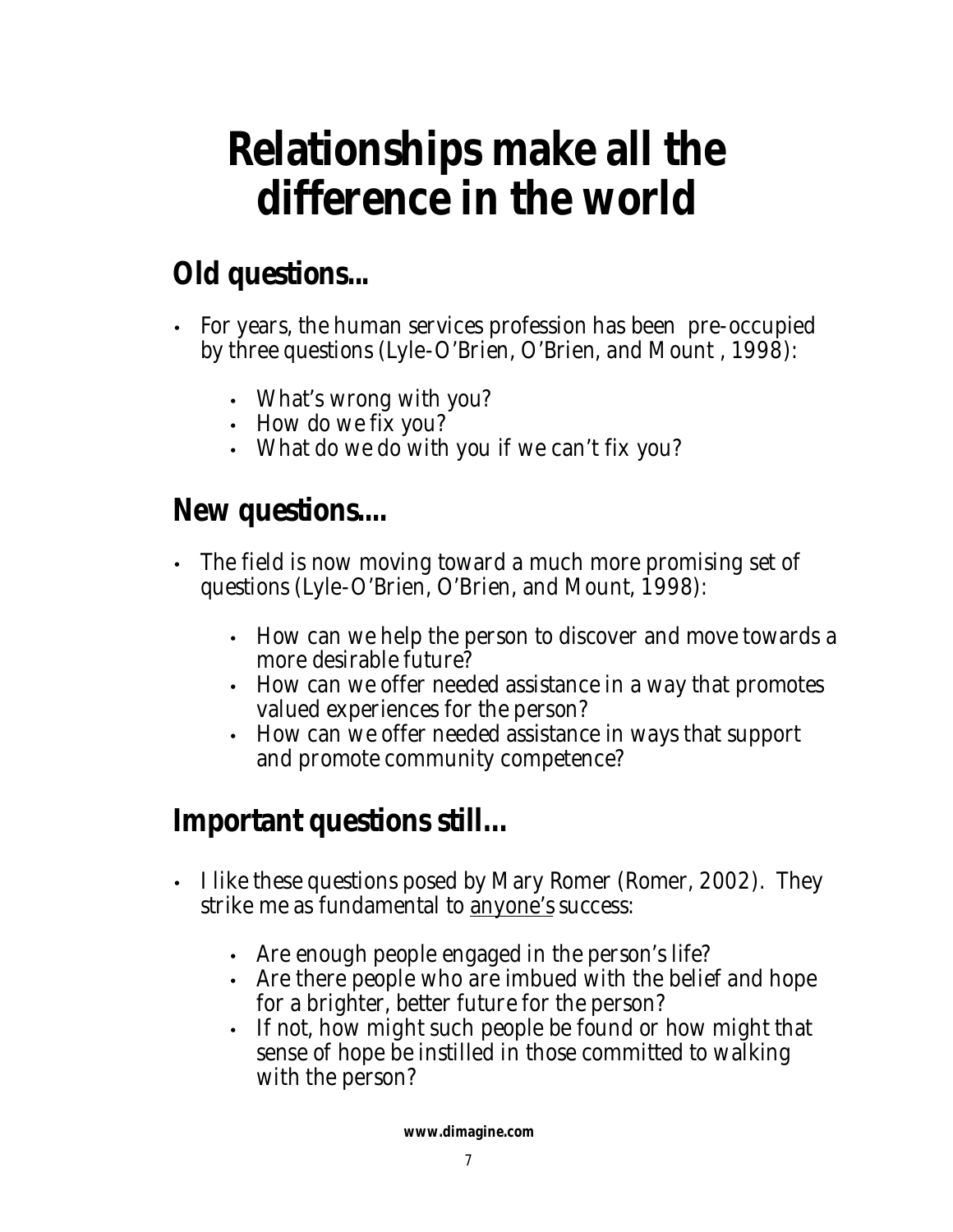## **The NASDDDS Strategic Plan**

In the Fall of 2001, the National Association of State Developmental Disabilities Directors (NASDDD) released a strategic plan to assist member organizations in "building person-centered systems of services and supports for people with developmental disabilities." On November 13, 2003, the NASDDDS asked me to comment on the five goals of the strategic plan. Below are my comments.

#### *Goal One: Strengthening System-wide Quality Assurance and Improvement Capabilities*

Observations:

- Our current system emphasizes "detached, objective" professionals. What keeps people safe is the presence of people who care deeply, have a commitment to the person over time, and who understand the role of attachment in well-being. While there is no 100% guarantee that a person will be free from harm or exploitation, the odds improve dramatically when a person is surrounded by good, stable, and informed relationships (O'Brien and Lyle-O'Brien, 1993).
- Paid professionals do not stay long. A goal of our service system should be to help people to develop "enduring, freely chosen relationships" (O'Brien, 1987).
- Our quality assurance systems rely on coercion. More often than not, the only thing that is achieved by regulations is that providers engage in activities which "limit legal liability and provide 'feasible deniability.'" Instead of actively pursuing quality, providers "are encouraged to avoid confronting problems" (Sundram, 1993, p. 2).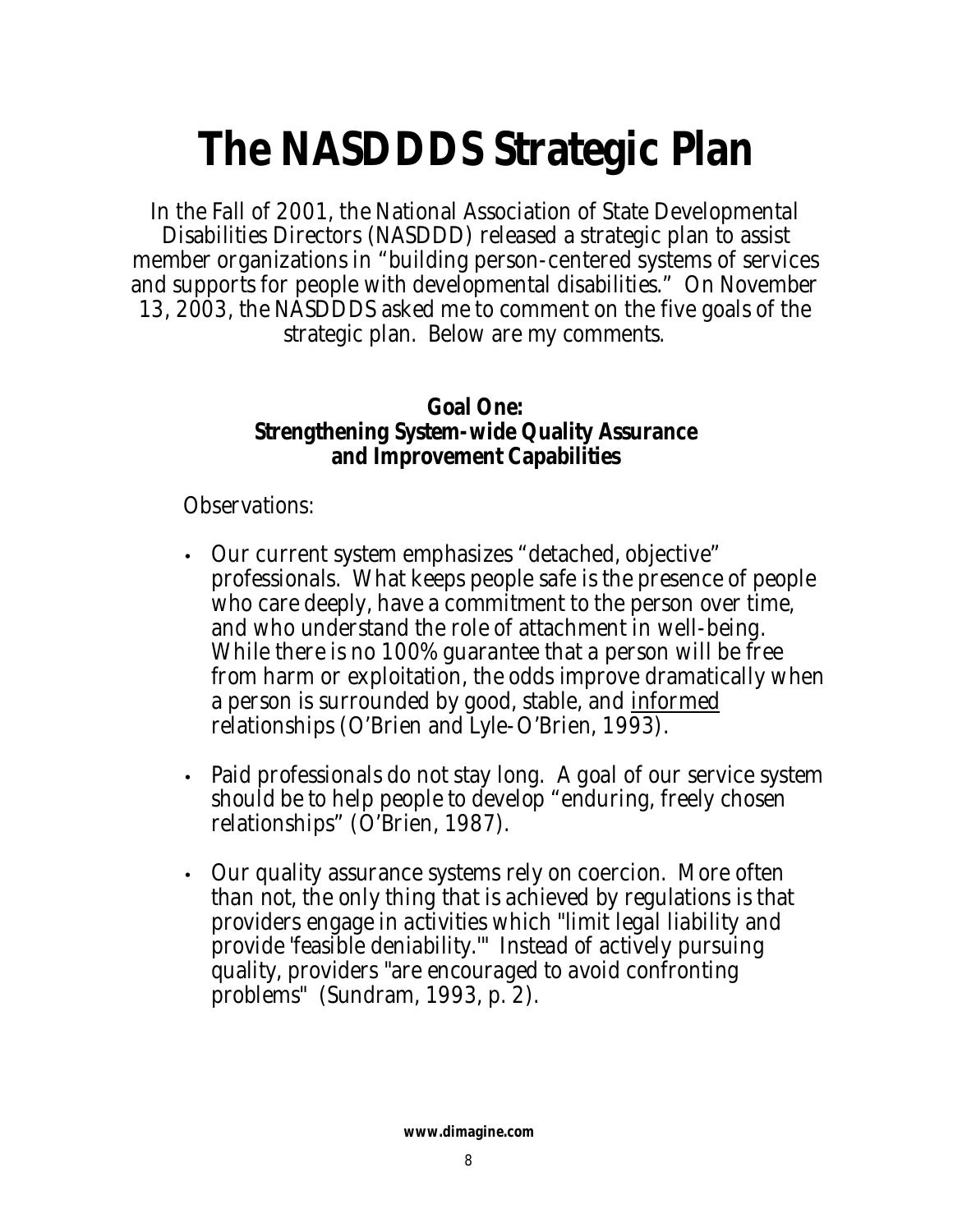Recommendations:

- Encourage citizen involvement in the monitoring of our services.
- Encourage planning processes which involve a person's family and friends such person-centered planning.
- Consumer-directed supports such as micro-boards, which make clear, at the outset, that people who *know* the person and are critical to a successful outcome.
- A simplification of the rules governing such organizations, along with rate structures that compete with congregate models of care.

#### *Goal Two: Building the Community Infra-Structure Needed to Under-Gird a System of Individualized Supports*

Observations:

- Human beings are complex. *Knowing* someone in a deep and meaningful sense is a strategic resource.
- Many of the failures of the current system result from *not knowing* the individuals we serve in a meaningful sense. We don't know people's stories and we don't even notice that we don't know them.
- Our system reinforces a disregard for individualized supports in obvious and not-so-obvious ways. An example of a not-soobvious way is how we sometimes move people to community without regard for the relationships they have formed with other people living in the institution. It is not to argue for continued institutional care as a "choice" (no one had the "choice" to live there in the first place so why would choice be an issue now?). It is simply to point out that advocating for a system of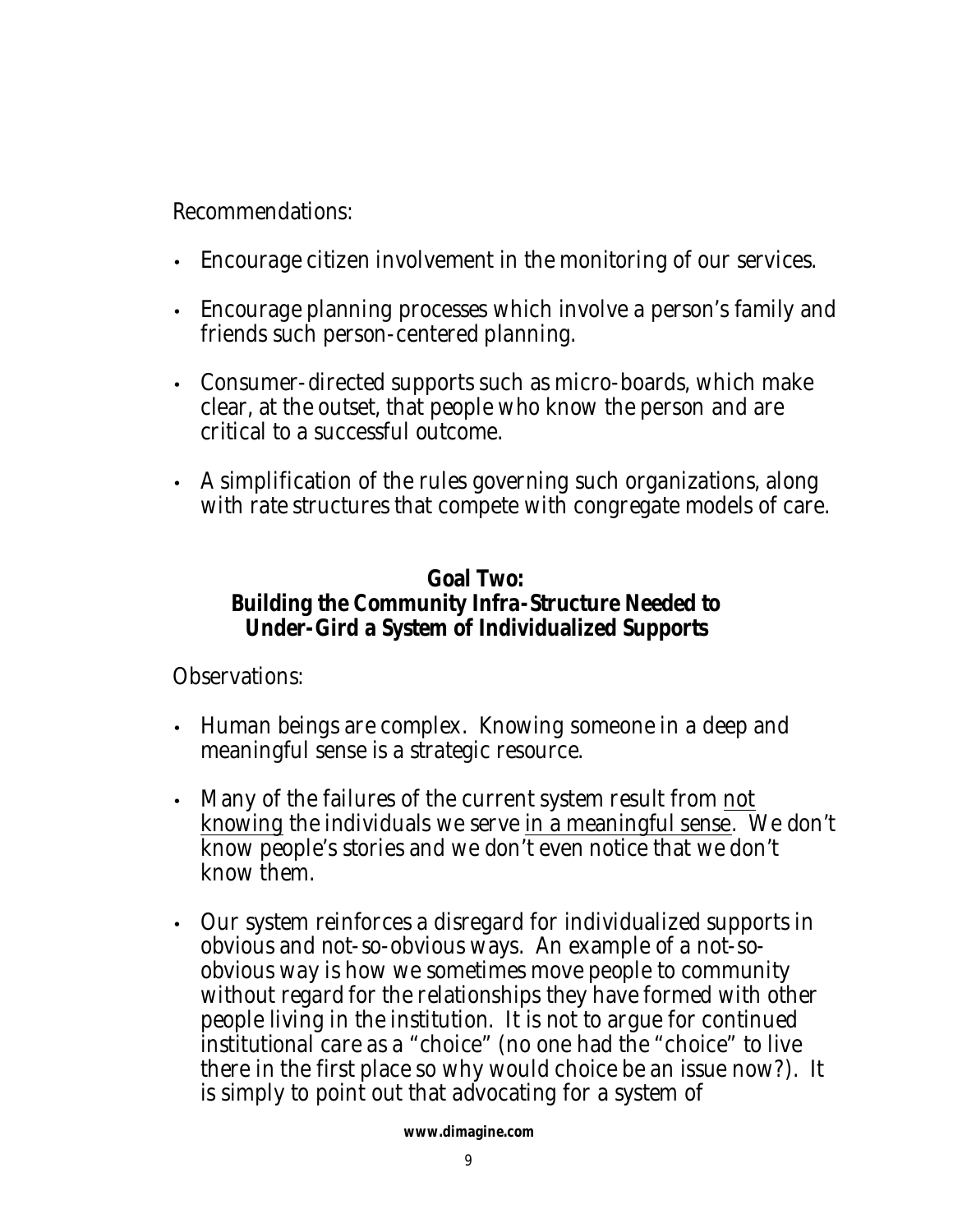"individualized" supports requires an alignment between the things we say we believe in and everyday practice.

Recommendations:

- Case management or support brokerage, if they are to succeed, must be predicated on the belief that every person supported by our system holds a story. It is critical to each person's well-being that this story is understood by those who provide support.
- Case managers/support brokers, if working within an organization, should know that the people who best provide support to individuals may not necessarily do paperwork well. It is a reasonable accommodation to support the "right" people to get the paperwork done in a way that has integrity.
- Smaller case loads are a necessity, particularly for people with the greatest support needs. Case managers with fewer people to think about can help with a variety of direct care duties including job development and job training.
- When people move from congregate settings, careful attention should be paid to the relationships that exist between people in those settings. Whenever possible, we should support people who want to continue to live together to move together into community settings, or, at the very least, to maintain contact.

#### *Goal Three: Building Community Capacity to Support People with Multiple and Complex Support Needs*

Observations:

• Understanding someone takes time. Understanding someone who has multiple and complex support needs usually takes longer. People with multiple or complex support needs are best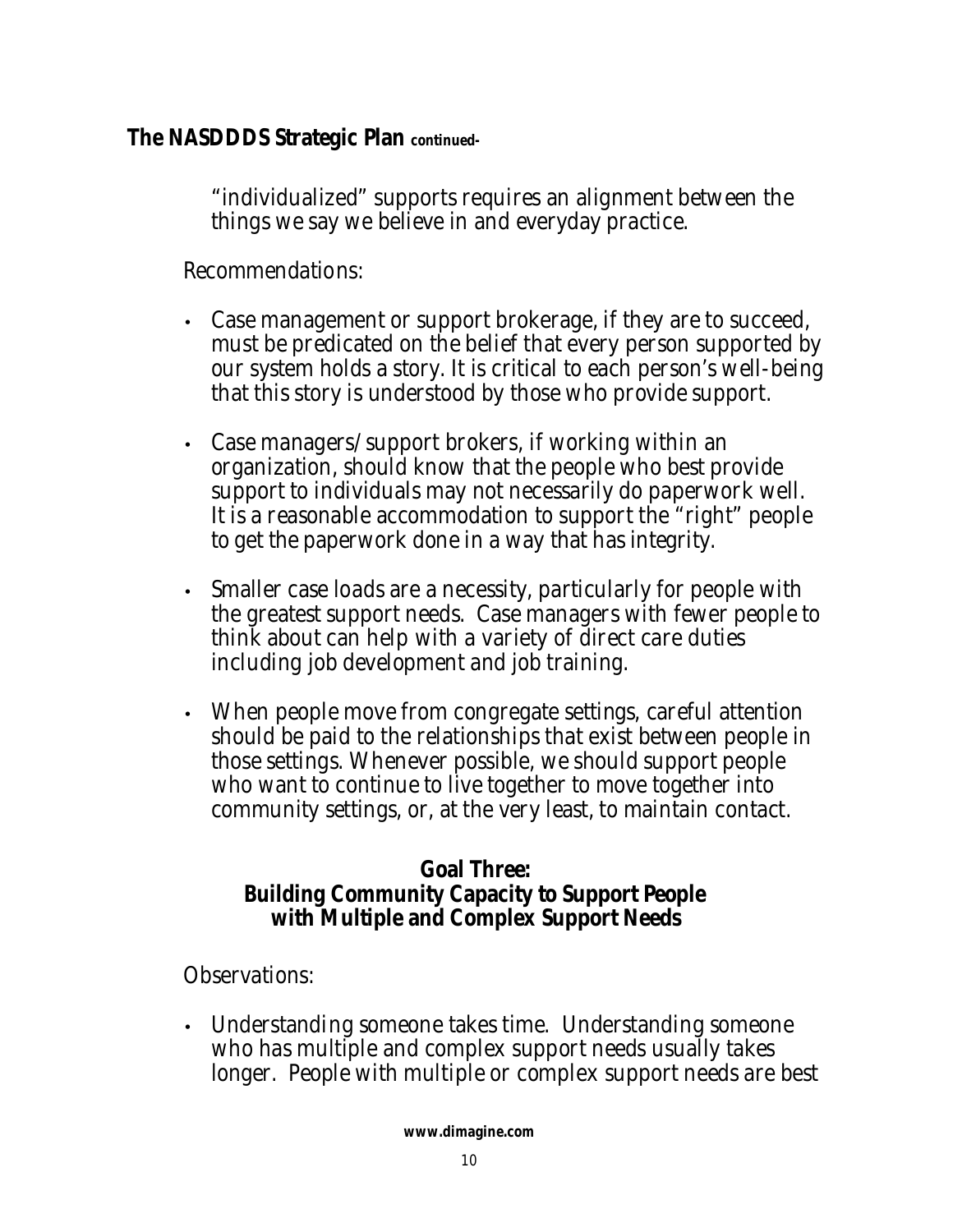

## **What matters most to people's safety**

….is the extent and quality of their relationships. People are safer the more others care enough about their safety and well being to keep a close eye on their situation, to stand up to difficult situations with them, to act imaginatively in response to their vulnerabilities, to negotiate on their behalf with others who control important opportunities, and to struggle with them over situations in which they are contributing to their own problems. Many people with developmental disabilities are more vulnerable exactly because they lack opportunities and assistance to make and keep good relationships. But most current policies and practices ignore these vital relationship issues, and most service dollars are spent on congregating people with developmental disabilities in settings which segregate them. By suggesting that people could be kept safe and well in settings where strangers can drop in to check on quality of life, current approaches to safety fundamentally misdirect attention away from people's most important safeguard, the safeguard that most service settings are most likely to discourage or disrupt.

> - O'Brien and Lyle-O'Brien (1993) *Assistance with Integrity*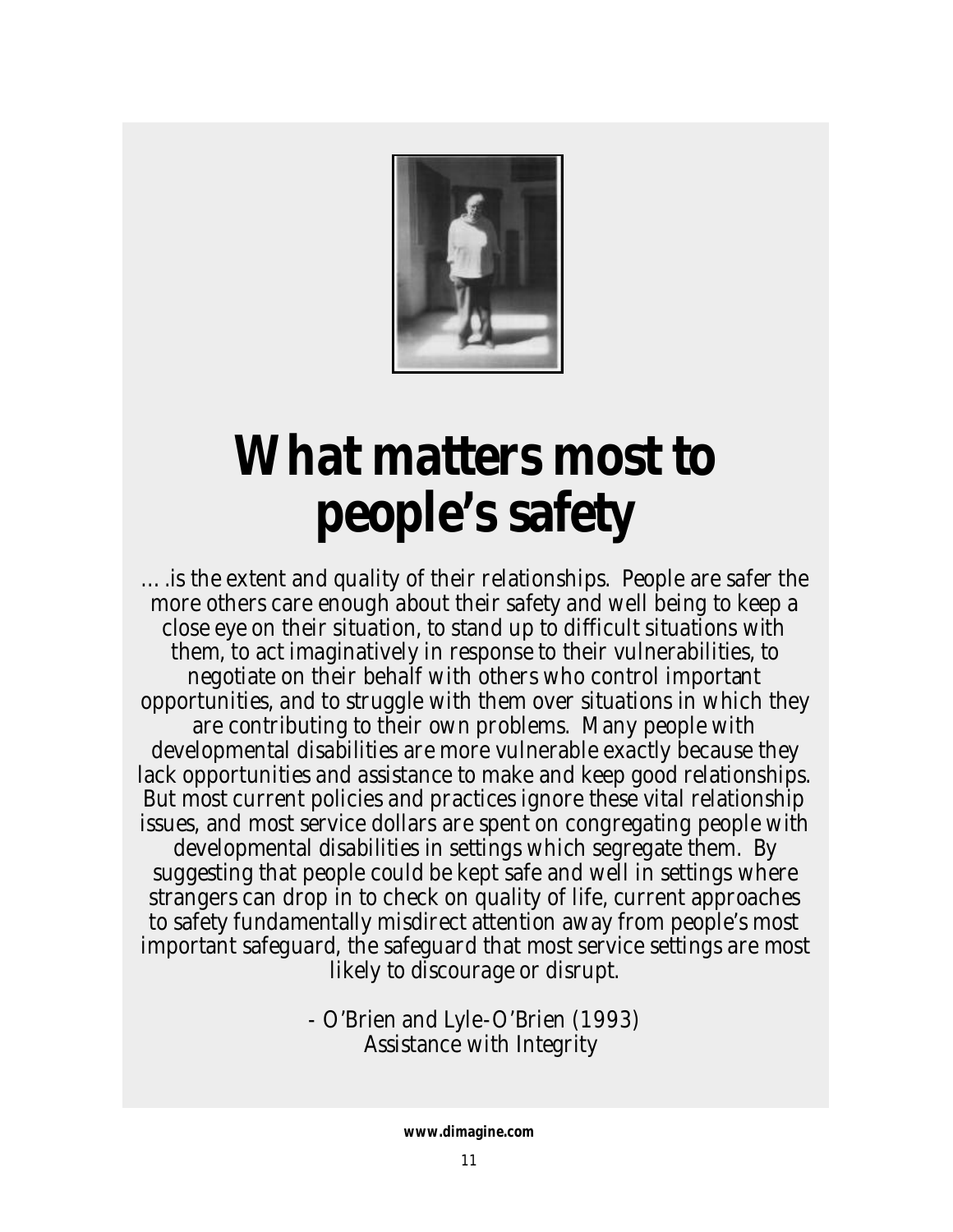supported in intimate settings by people who know them well.

- Sound clinical support will always be needed. But relationships are the foundation upon which all medicine must rest.
- The match is everything. When the "right" people show up in a person's life, most of what he or she needs will happen. Ninety percent of what works is finding the right people and making sure they stay awhile.
- Our system, says Al Vechionne, "routinely relies on young professionals to determine who should support who. When it doesn't work, they assert overly-simplistic motivations for behavior — like attention-seeking — because they do not understand attachment issues and how arousal might play a central role in someone's difficulty."
- Many of the people with multiple and complex support needs are experiencing Post Traumatic Stress Disorder. One of the worst things you can do to a person who is experiencing PTSD is to surround him/her with the wrong people, and/or the 'right' people who leave because of a lack of support.
- People in direct support roles often have little or no idea about PTSD and its implications. Information needs to be provided in a manner that is understandable and practical.. And the people need to meet on a regular basis to discuss attachment and its implications (as opposed to program issues).
- The costs of failing to support people with multiple and complex support needs are often understated. In addition to the human costs of someone not realizing their potential, we tend to overstate the costs to our service system when care givers experience a sense of failure.
- Inattention to finding and keeping the "right" people also results in other costs, such as the need to train and retrain new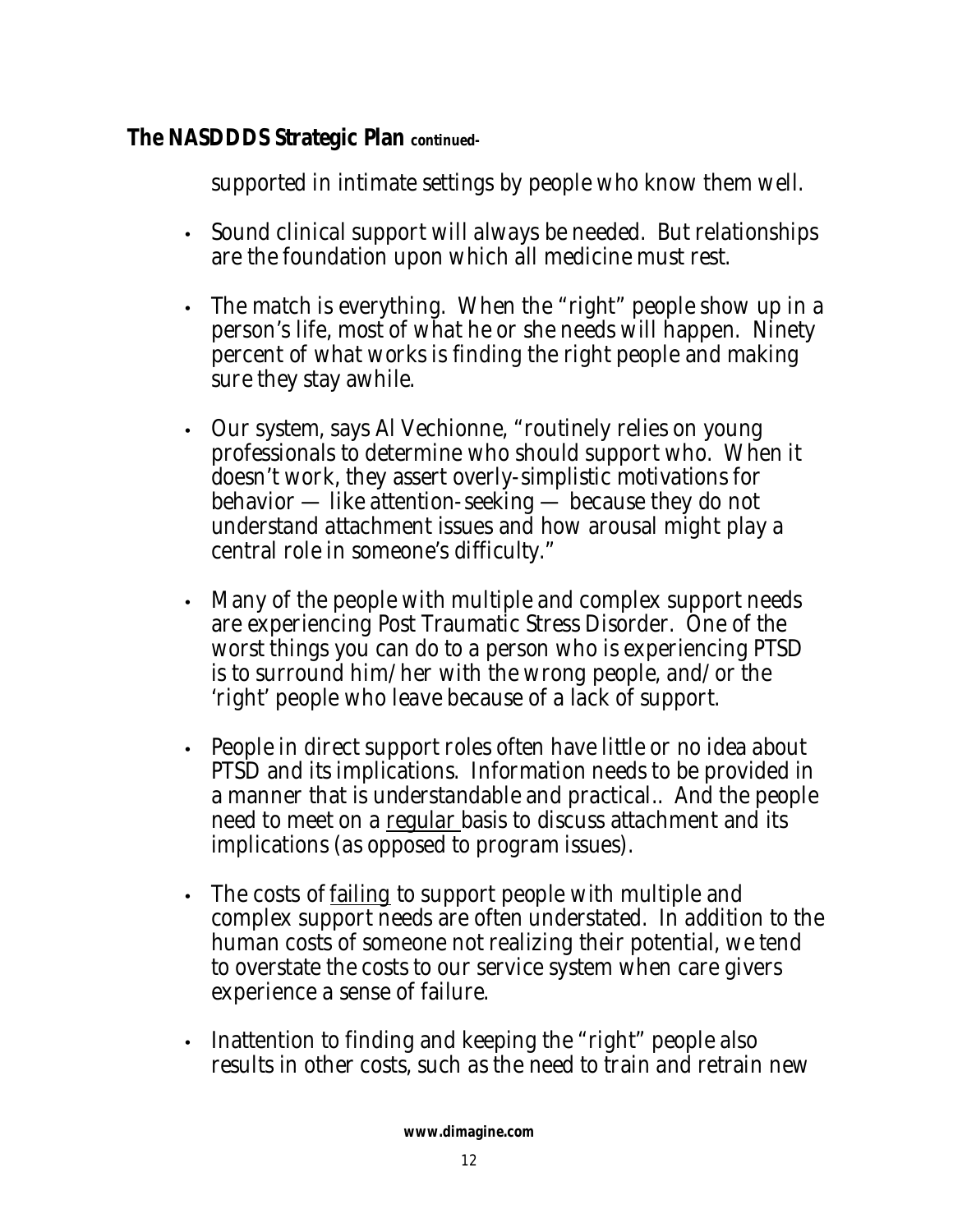## *A person's needs are best met by people whose needs are met.*

#### **-Jean Clark**

staff, frequent hospitalizations for an individual in crisis, injuries to staff, etc.

Recommendations:

- As Al Vechionne says, the first goal of a system should be to "lavishly recruit." When we find the 'right' people, we should try to make them "feel guilty about the deal."
- We should insist that support plans for people in crisis address questions of a person's relationships. A guiding question: "How can we help the person to broaden and expand his or her relationships?"
- Our crisis management plans should emphasize the importance of relationships. Those who provide back-up in crisis should, whenever possible, have an on-going relationship with the person. Those who agree to provide back-up should actually show up.
- Move away from congregate models of care, especially for people with the most complex support needs. People with the most complex support needs need the most intimate supports.
- Dispel the myths that supporting people in intimate settings with people who stay a long time is too costly. Make news of what it really costs to isolate people in congregate settings.
- Determine if there are incentives in the system for hospitalizing people in crisis. Replace these incentives with incentives that encourage providers to support people locally.
- Provide support to care providers regarding Post Traumatic Stress Disorder.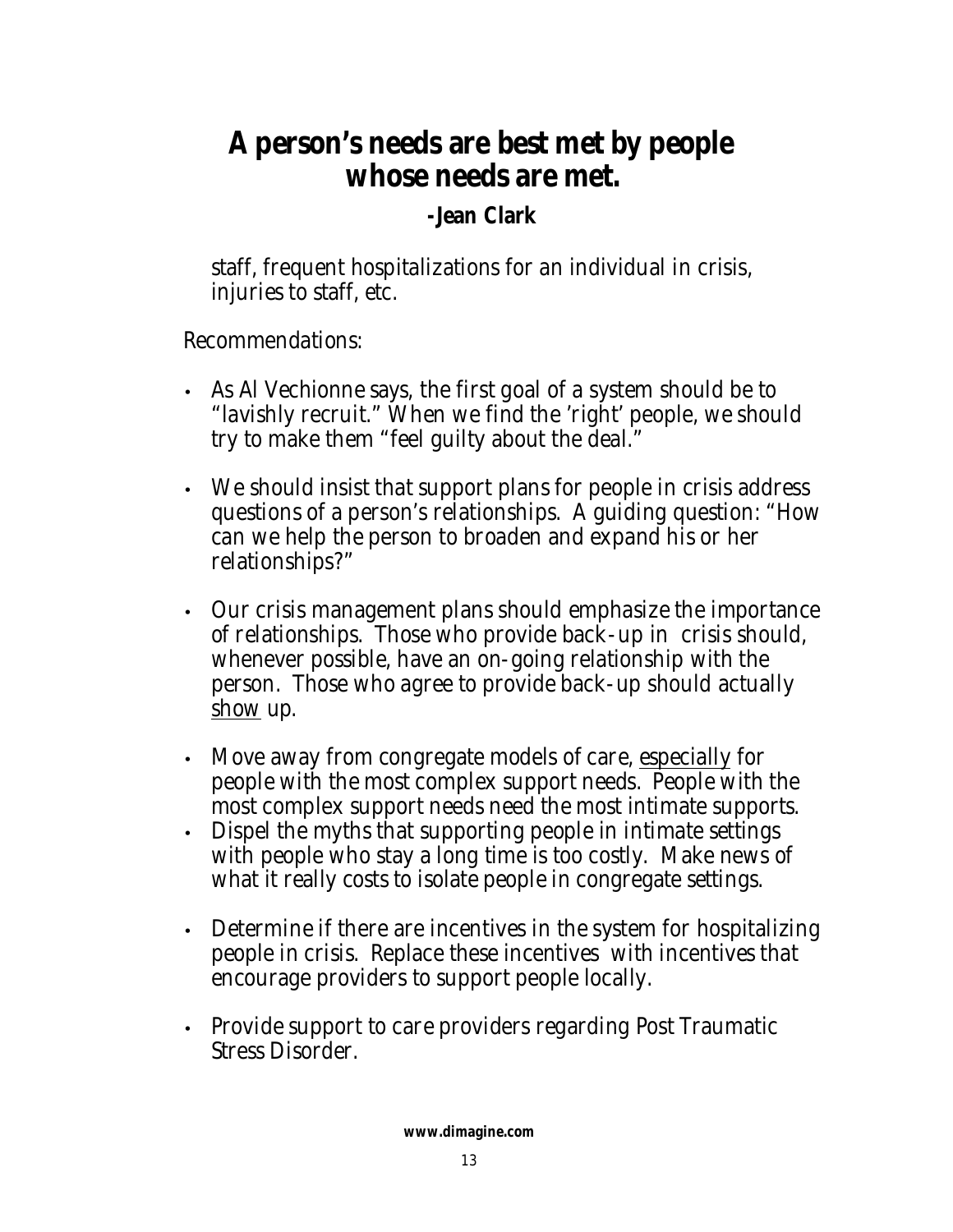• Create regular opportunities for people to meet and share ideas regarding best practice. Be sure they meet often. Create incentives for them to share what they are learning with others.

#### *Goal Four: Developing a Skilled Workforce.*

Observations:

- The vast majority of people providing support are good and caring people, who, if given the right support, will do the right thing.
- Money is one reason why we can't attract or keep good people. But a central reason is that we are asking people to do unnatural things in unnatural settings. Another reason is that we keep distracting, demoralizing, and confusing them with unnecessary paperwork.
- As if that wasn't enough, the people most directly supporting a person often have little or no input into the decision-making process.
- We frequently overlook the needs of caregivers. To paraphrase Jean Clark, "A person's needs are best met by people whose needs are met."

Recommendations:

- Emphasize the importance of relationships in all training efforts.
- Use bulletins, public speaking engagements, and other means of communication to emphasize the importance of relationships.
- Lead by example. Share stories of your own relationships with individuals and families supported by the system.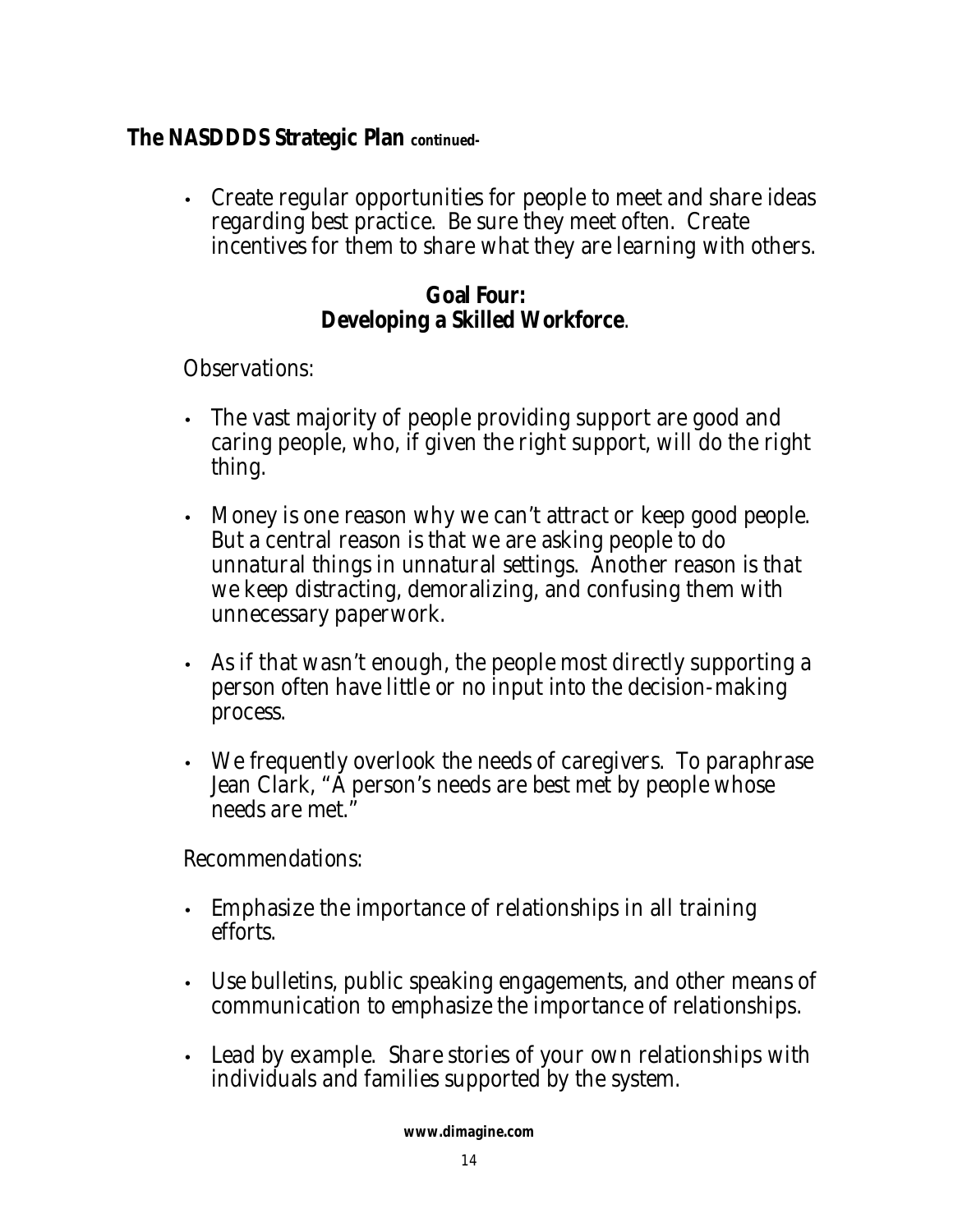### **Hopkins Law #3: There is an inverse relationship between how much the state will pay and the level at which consumers and families value the service.**

### **- Charles Hopkins**

- Work directly with direct support workers to determine if there are barriers to their work imposed by federal, state or local policies/rules/regulations. Work to remove those barriers whenever possible. For example, create forums to discuss 'dual-relationship' policies that inhibit community building.
- It is a mistake to assume that people in direct care roles know how to problem-solve. Encourage providers to teach problemsolving skills that involve people in decisions affecting their work lives. The more that decision-making is (generally), the better.
- Al Vechionne: "Lavishly recruit. And then, when you find the 'right' people, do everything you can do to make them "feel guilty about the deal."

#### *Goal Five: Develop responsive financial systems and strategies.*

Observations:

- Not everything that people need can, or should be, provided by our support system.
- Our historical emphasis on clinical and therapeutic services has created an unhealthy dependency on "therapy" and services. People need supports that promote ordinary, everyday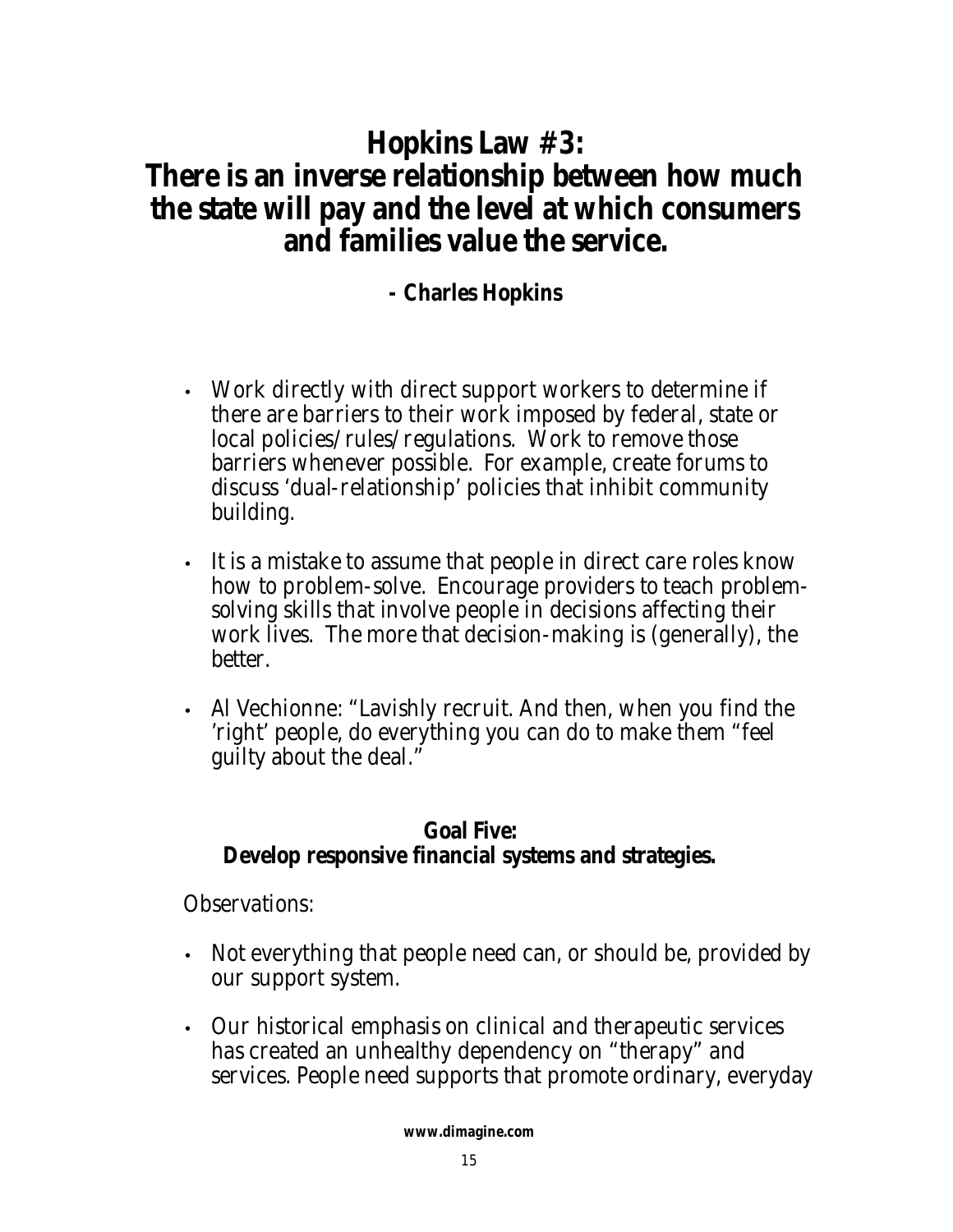lives, so, it is generally a good idea to fund ordinary, every day supports.

- The people who are getting the most ripped off are the people who are getting services and supports that they don't need or want.
- It is difficult, at times, to keep the person at the center of our consideration when addressing issues of reimbursement and job security for their caregivers. They are not mutually incompatible goals, despite the difficulties that may arise. For example, knowing that an individual's need for support may decrease over time, it is reasonable to expect costs to decrease as well. But keeping the "right" people involved requires us to eliminate as many disincentives as possible. Do we really want to cut back on the "right" person's involvement with a person because things are going well?

#### Recommendations

- Whenever possible, people should be able to direct their own services and supports. When they need help making decisions, our system should encourage them to get the advice they need from people who *know* them best.
- A goal for the system should be to make things as simple as possible for people who are willing to involve ordinary citizens in the oversight of individualized budgets. The rates of reimbursement for these supports should be competitive with the rates of reimbursement for congregate models of care.
- One of the best ways to make sure everything is on the up and up is to involve citizens who can understand a check book and who make a commitment to staying *involved*.
- Incentives for saving money from an individualized budget. People should not be punished for developing natural supports or finding ways to cut costs.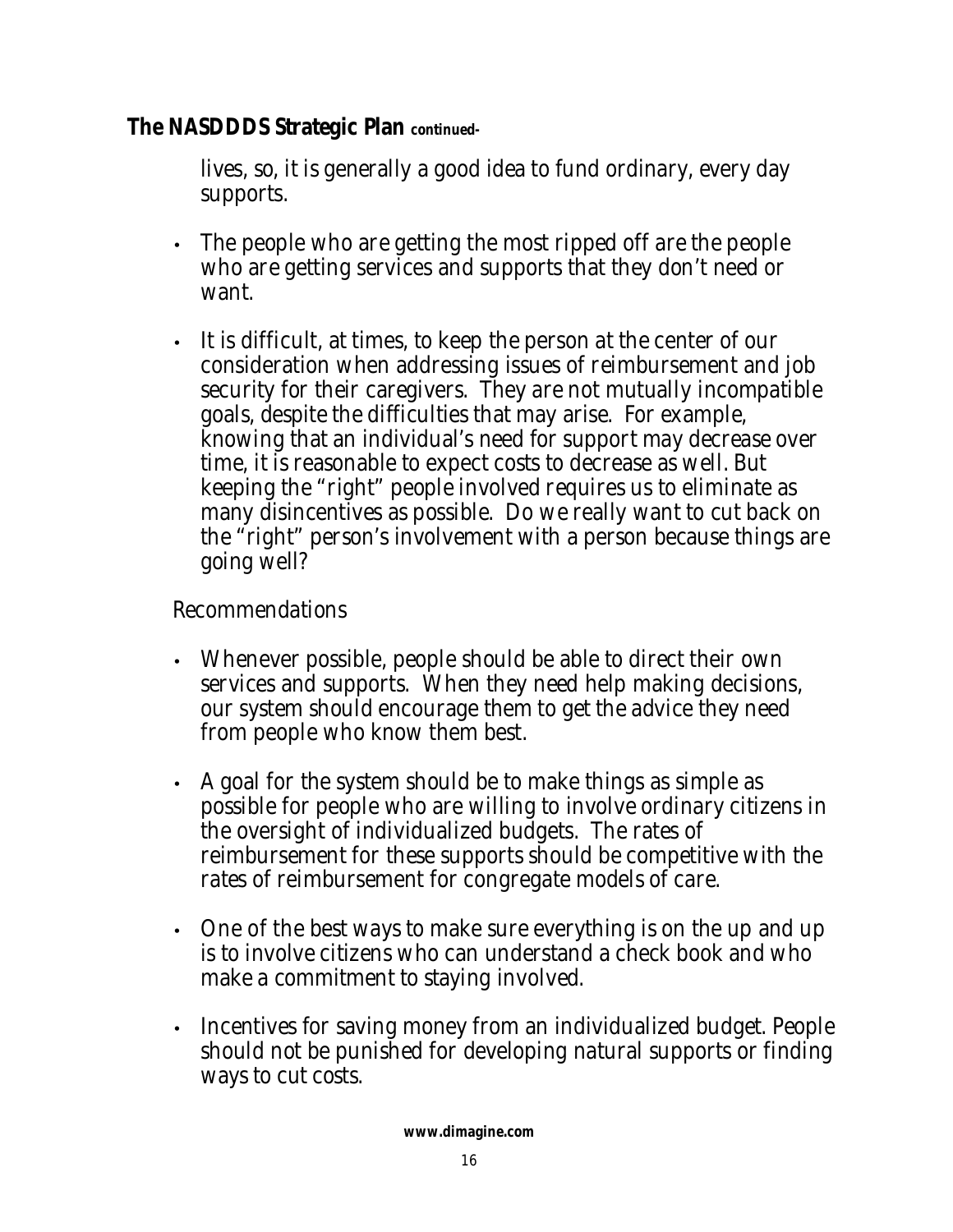### *I can't bear to tell our story to one more case manager. The story has become flat because I have told it to so many professionals.*

*-* **Sister of a man who uses services in Virginia**